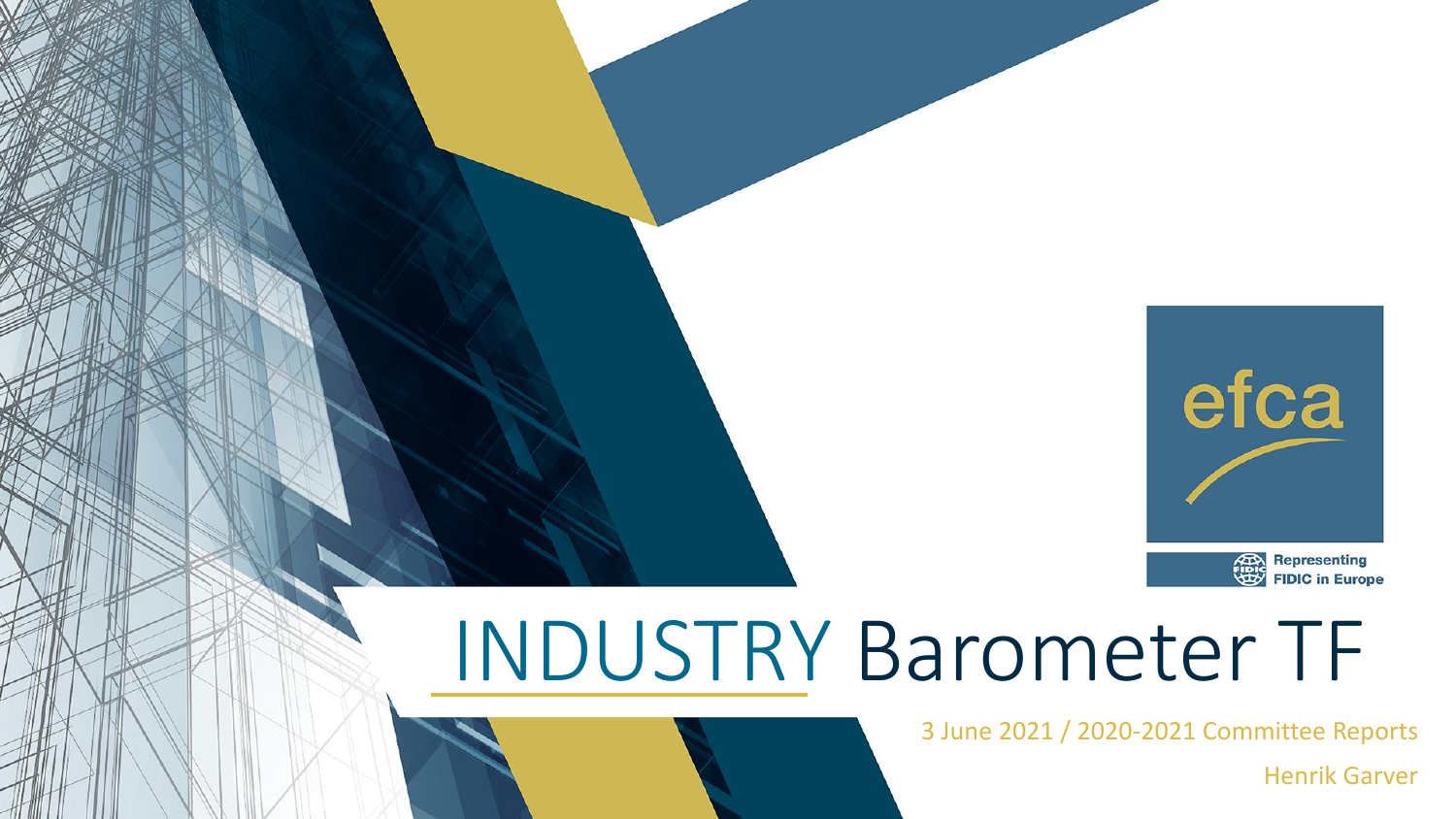

#### What have we achieved? 2020-2021

Four special COVID-19-surveys (since April 2020)

Two Barometer reports "The State of the European Consulting Engineering Sector" (autumn 2020 and spring 2021)

Strengthened the Task Group with new members and developed the Barometer reports with different EFCA indexes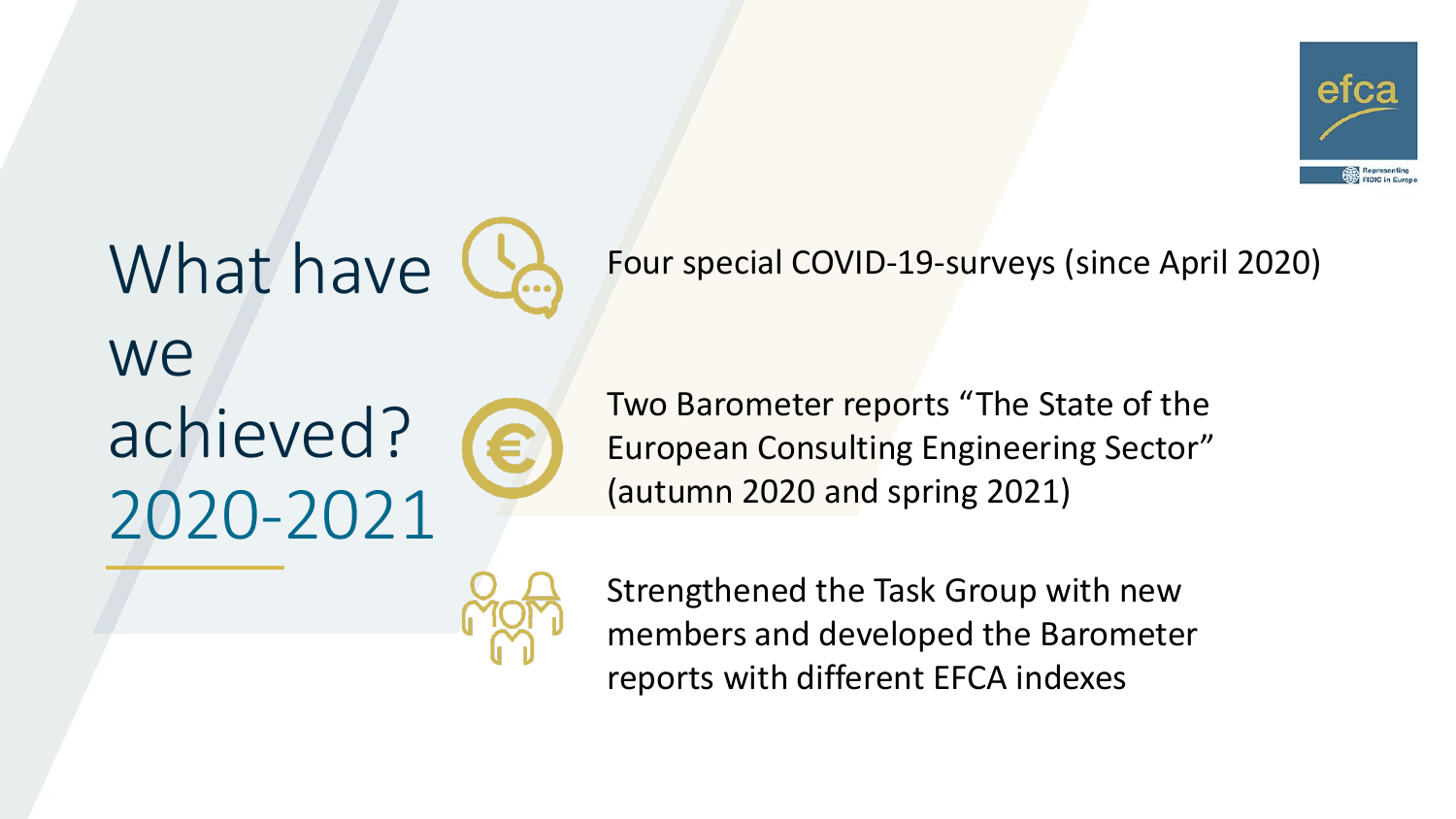

## SPRING 2021 Conclusions

The report and analysis are based on best available information on the current state of business (March 2021) collected through a survey by the member associations of EFCA. For European averages, national figures have been weighted by full time employees on the market of each country according to Eurostat figures.

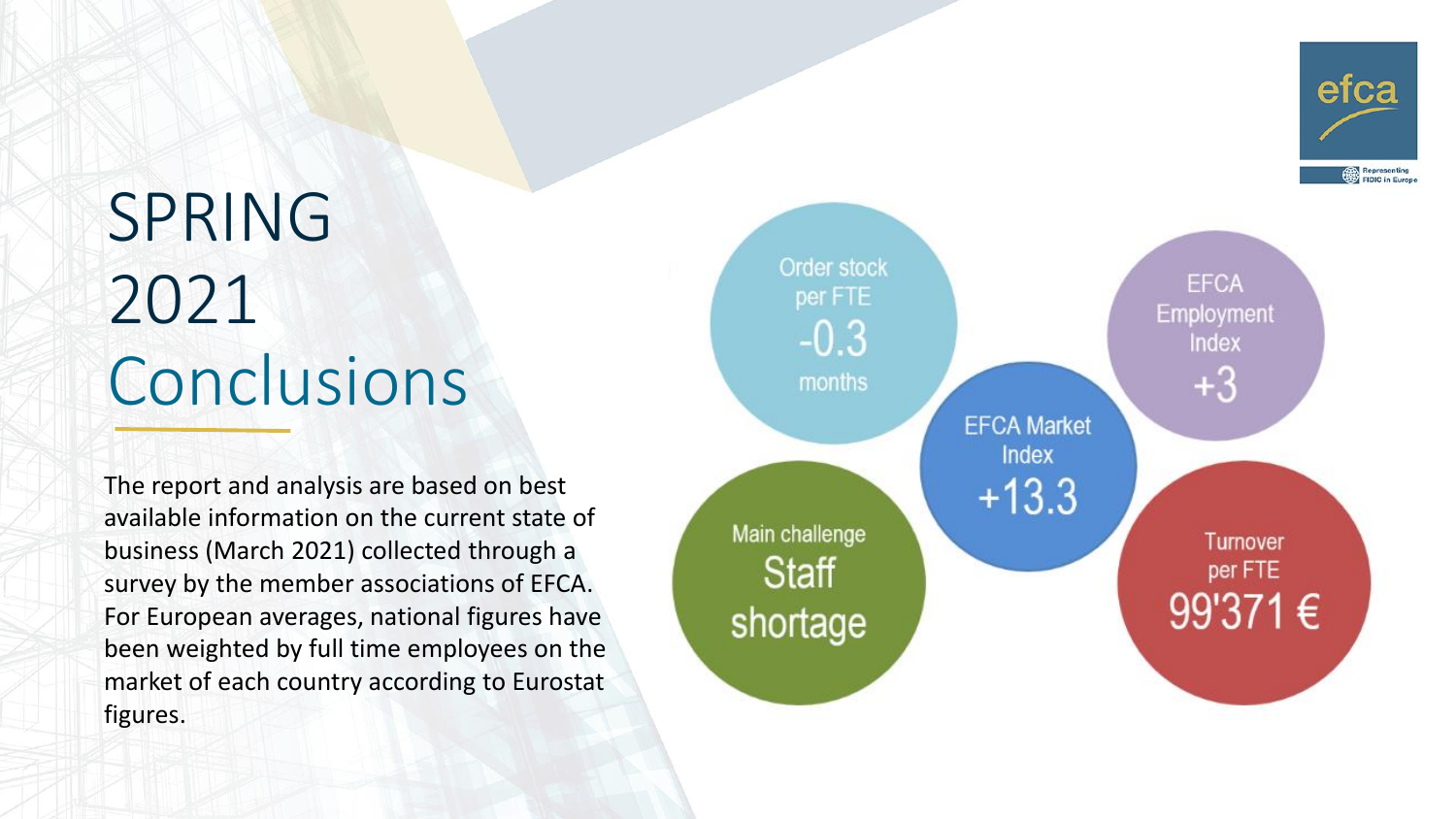

## SPRING 2021 Current state of markets

The report and analysis are based on best available information on the current state of business (March 2021) collected through a survey by the member associations of EFCA. For European averages, national figures have been weighted by full time employees on the market of each country according to Eurostat figures.

Current state of European Markets. EFCA Survey Spring 2021



EFCA Industry Barometer Task Force, April 2021

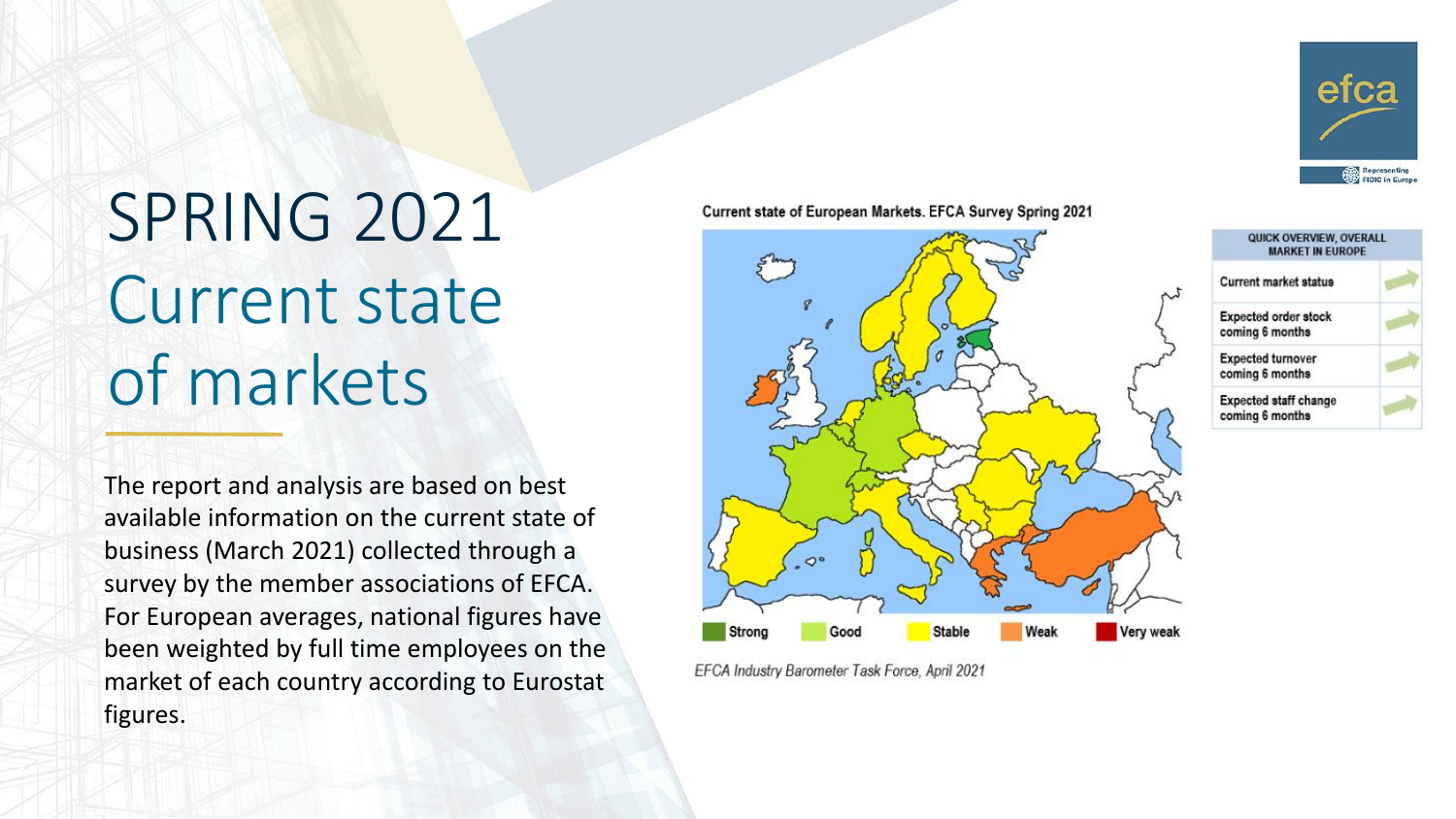## SPRING 2021 **EFCA** Employment Index

The report and analysis are based on best available information on the current state of business (March 2021) collected through a survey by the member associations of EFCA. For European averages, national figures have been weighted by full time employees on the market of each country according to Eurostat figures.



#### **EFCA Employment Index**

 $2018-1 = 100$  (see appendix, definitions).

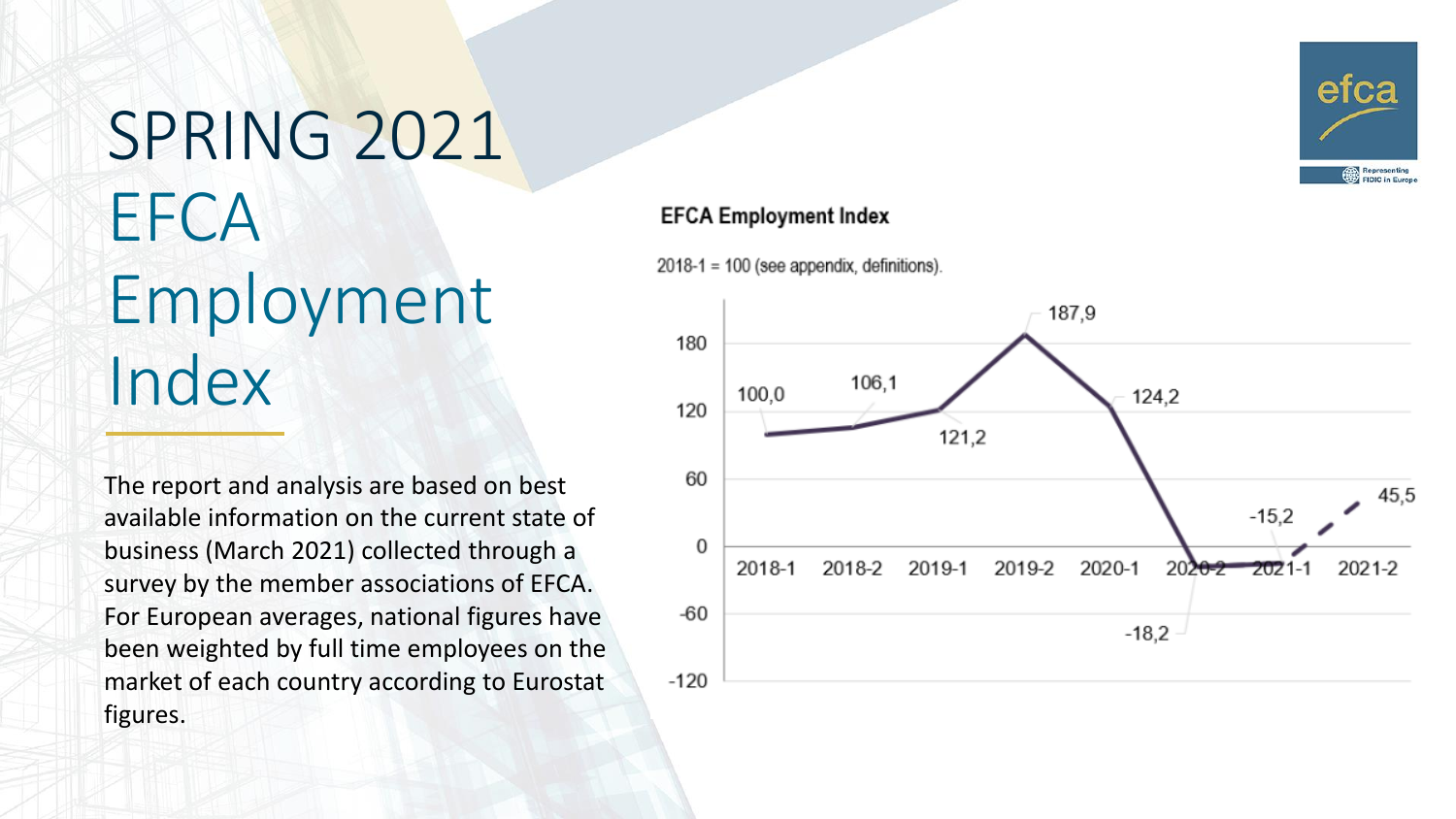

## SPRING 2021 Challenges



| <b>Challenge</b>        | <b>Rank</b> | <b>Change</b> |
|-------------------------|-------------|---------------|
| <b>Staff shortage</b>   | 1           | $+3$          |
| <b>Lack of projects</b> | 2           | -1            |
| <b>Low fees</b>         | 2           |               |
| <b>Digitalisation</b>   | 2           | $+3$          |
| <b>Bureaucracy</b>      | 3           | $+2$          |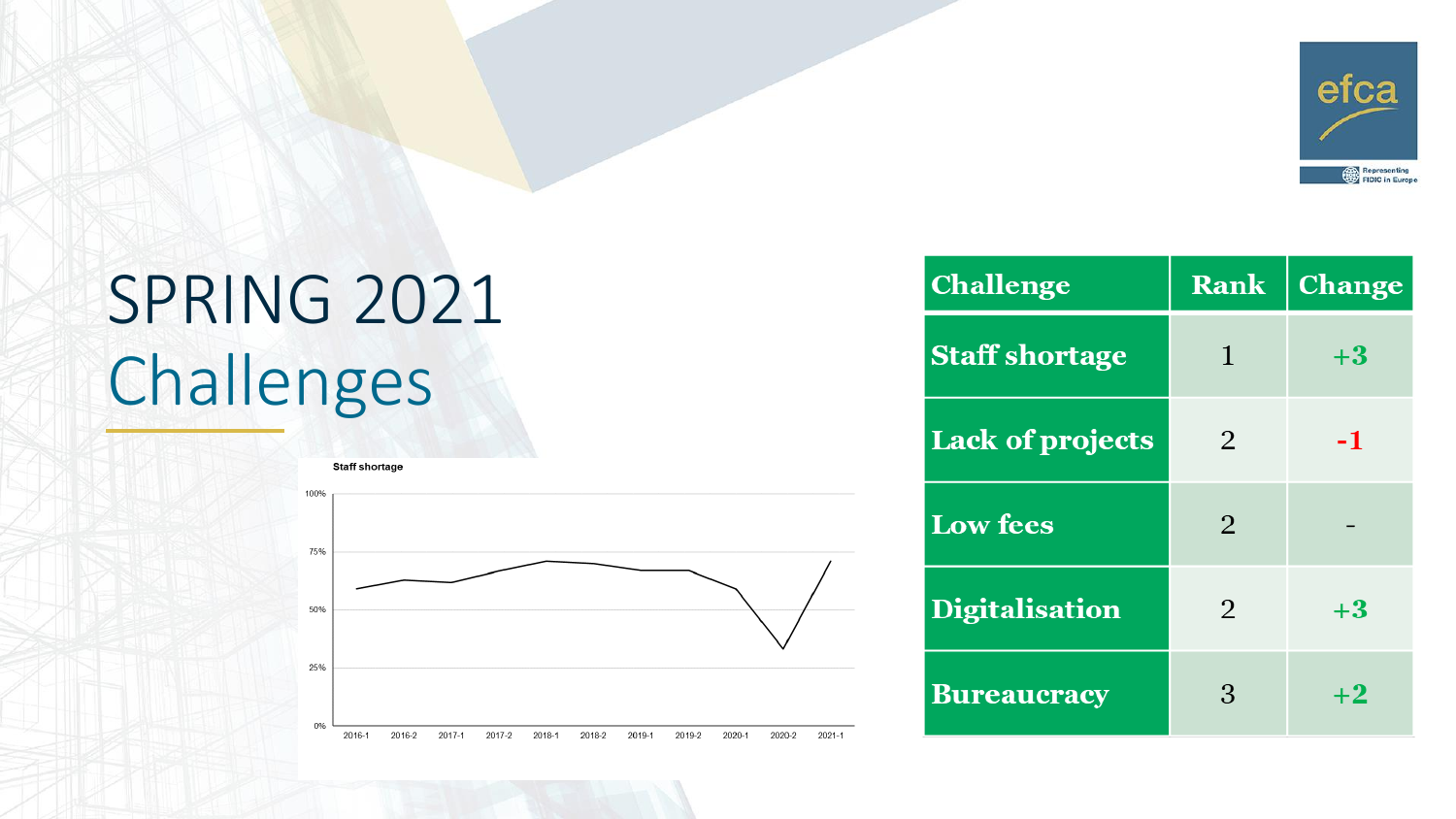

#### ARE WE ALIGNED?

The European Commission has just published a new European Economic Forecast. The main points in the Spring 2021 forecast are:

- The EU economy will grow by 4.2% in 2021 and 4.4% in 2022
- The euro area and EU economies are expected to reach their precrisis levels of output earlier than anticipated in the Winter 2021 Economic Forecast
- The forecast projects that inflation in the euro area is set to increase from 0.7% in 2020 to 1.9% in 2021, before moderating slightly to 1.5% in 2022.
- RRF and RRP has a total impact of 1.2% of GDP but growth is driven by private consumption, investment projects and stronger global growth
- But, the recovery of service exports is expected to take longer...